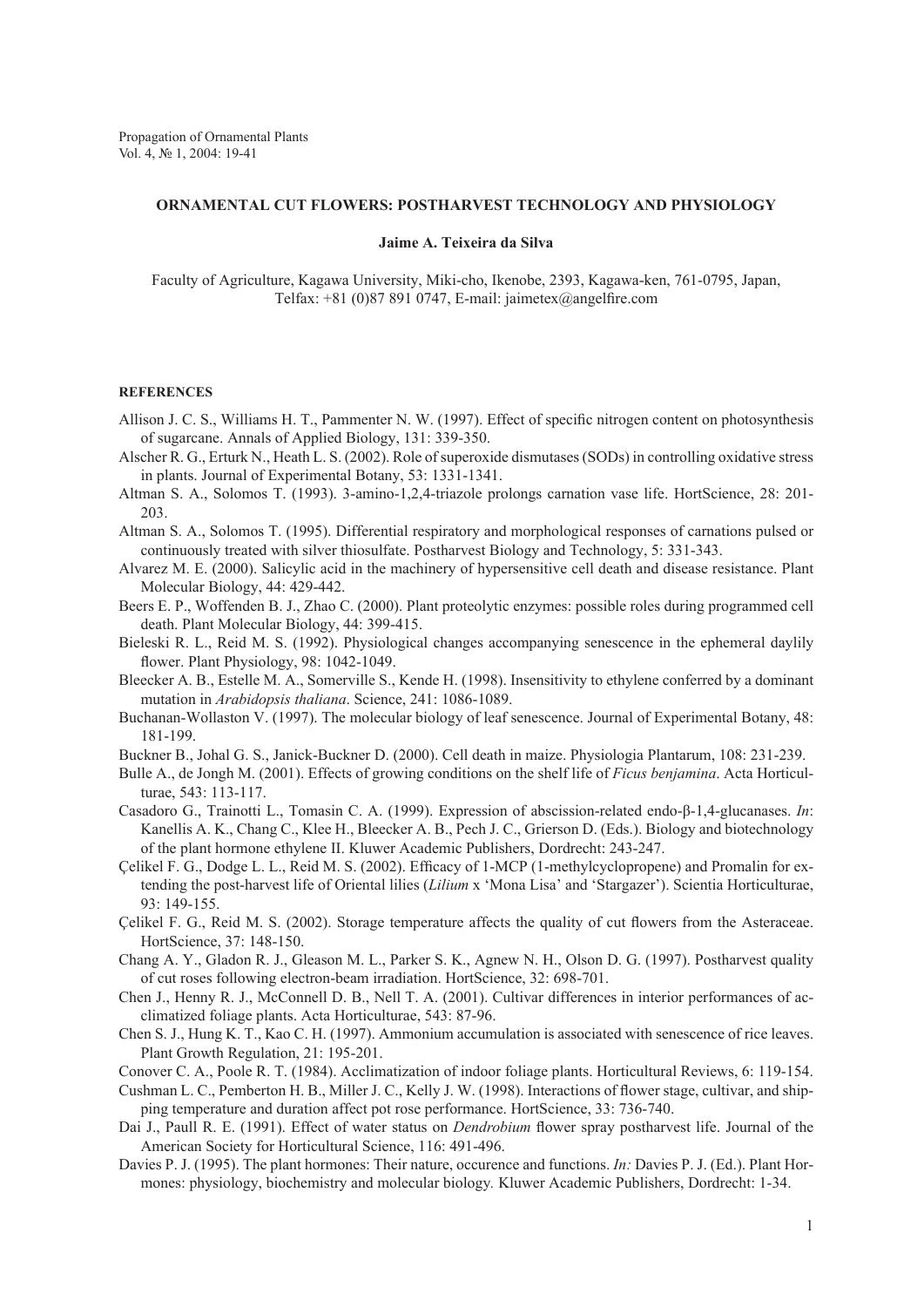- Drory A., Beja T. S., Borochov A., Gindin E., Mayak S. (1995). Transient water stress in cut carnation flowers: effects of cycloheximide. Scientia Horticulturae, 64: 167-175.
- Druege U. (2001). Postharvest responses of different ornamental products to preharvest nitrogen supply: role of carbohydrates, photosynthesis and plant hormones. Acta Horticulturae, 543: 97-105.
- Druege U., Zerche S., Kadner R. (1998). Relation between nitrogen and soluble carbohydrate concentrations and subsequent rooting of chrysanthemum cuttings. Advances in Horticultural Science, 12: 78-84.
- Dubois P., Joyce D. (1992). Preservation of fresh cut ornamental plant material with glycerol. Postharvest Biology and Technolgy, 2: 145-153.
- Eason J. R., Johnston J. W., de Vré L. (2000). Reversal of glyphosate inhibition of *Sandersonia aurantiaca* flower senescence with aromatic amino acids. Postharvest Biology and Technolgy, 18: 81-84.
- Eckert M., Biela A., Siefritz F., Kaldenhoff R. (1999). New aspects of plant aquaporin regulation and specificity. Journal of Experimental Botany, 50: 1541-1545.
- Endo M., Ikusima I. (1997). Effects of CO<sub>2</sub> enrichment on yields and preservability of cut flowers in *Phalaenopsis*. Journal of the Japanese Society for Horticultural Science, 66: 169-174.
- Enzell C. (1985). Biodegradation of carotenoids an important route to aroma compounds. Pure and Applied Chemistry, 57: 693-700.
- Estelle M. (2001). Proteases and cellular regulation in plants. Current Opinion in Plant Biology, 4: 254-260.

Evans J. R. (1989). Photosynthesis and nitrogen relationships in leaves of  $C_3$  plants. Oecologia, 78: 9-19.

- Evensen K. B., Olson K. M. (1992). Forcing temperature affects postproduction quality, dark respiration rate, and ethylene responsiveness of *Pelargonium* x *domesticum*. Journal of the American Society for Horticultural Science, 117: 596-599.
- Feng J., Barker A. V. (1992). Ethylene evolution and ammonium accumulation by tomato plants with various nitrogen forms and regimes of acidity. Part 1. Journal of Plant Nutrition, 15: 2457-2469.
- Ferrante A., Hunter D. A., Hackett W. P., Reid M. S. (2002). Thidiazuron a potent inhibitor of leaf senescence in *Alstroemeria*. Postharvest Biology and Technology, 25: 333-338.
- Fjeld T. (1990). Effect of temperature and irradiance level on plant quality at marketing stage and the subsequent keeping quality of Christmas begonia (*Begonia* x *cheimantha* Everett). Norwegian Journal of Agricultural Science, 4: 217-223.
- Flores F. B., Martínez-Madrid M. C., Sánchez-Hidalgo F. J., Romojaro F. (2001). Differential rind and pulp ripening of transgenic antisense ACC oxidase melon. Plant and Physiological Biochemistry, 39: 37-43.
- Fukuda H. (2000). Programmed cell death of tracheary elements as a paradigm in plants. Plant Molecular Biology, 44: 245-253.

Gan S., Amasino R. M. (1997). Making sense of senescence: molecular genetic regulation and manipulation of leaf senescence. Plant Physiology, 113: 313-319.

- Goddijn O., Smeekens S. (1998). Sensing trehalose biosynthesis in plants. Plant Journal, 14: 143-146.
- Gran C. D., Beaudry R. M. (1993). Determination of the low oxygen limit for several commercial apple cultivars by respiratory quotient breakpoint. Postharvest Biology and Technology, 3: 259-267.
- Han S. S. (2001). Benzyladenine and gibberellins improve postharvest quality of cut Asiatic and Oriental lilies. HortScience, 36: 741-745.
- Hansen J. D., Hara A. H., Tenbrink A. H. (1992). Vapor heat: a potential treatment to disinfest tropical cut flowers and foliage. HortScience, 27: 139-143.
- Hara A. H., Hata T. Y., Hu B. K. S., Tsang M. M. C. (1997). Hot-air induced thermotolerance of red ginger flowers and mealybugs to postharvest hot-water immersion. Postharvest Biology and Technology, 12: 101-108.
- Harbaugh B. K., Woltz S. S. (1989). Fertilization practice and foliar-bract calcium sprays reduce incidence of marginal bract necrosis of poinsettia. HortScience, 24: 465-468.
- Hartung W., Wilkinson S., Davies W. J. (1998). Factors that regulate abscisic acid concentrations at the primary site of action at the guard cell. Journal of Experimental Botany, 49: 361-367.
- Hayashi T., Todoriki S. (1995). Prevention of radiation-induced damage of chrysanthemums with vase solution. Food Irradiation, Japan, 30: 28-31.
- Hendriks L. (2001). Cultural factors affecting post-harvest quality of potted plants. Acta Horticulturae, 543: 87- 96.
- Ichimura K., Kojima K., Goto R. (1999). Effects of temperature, 8-hydroxyquinoline sulphate and sucrose on the vase life of cut rose flowers. Postharvest Biology and Technology, 15: 33-40.
- Iwaya-Inoue M., Otsubo M., Watanabe G. (1999). Cellular water status in flower petals during senescence. Cryobiology and Cryotechnology, 45: 51-57.
- Iwaya-Inoue M., Takata M. (2001). Trehalose plus chloramphenicol prolong the vase life of tulip flowers. Hort-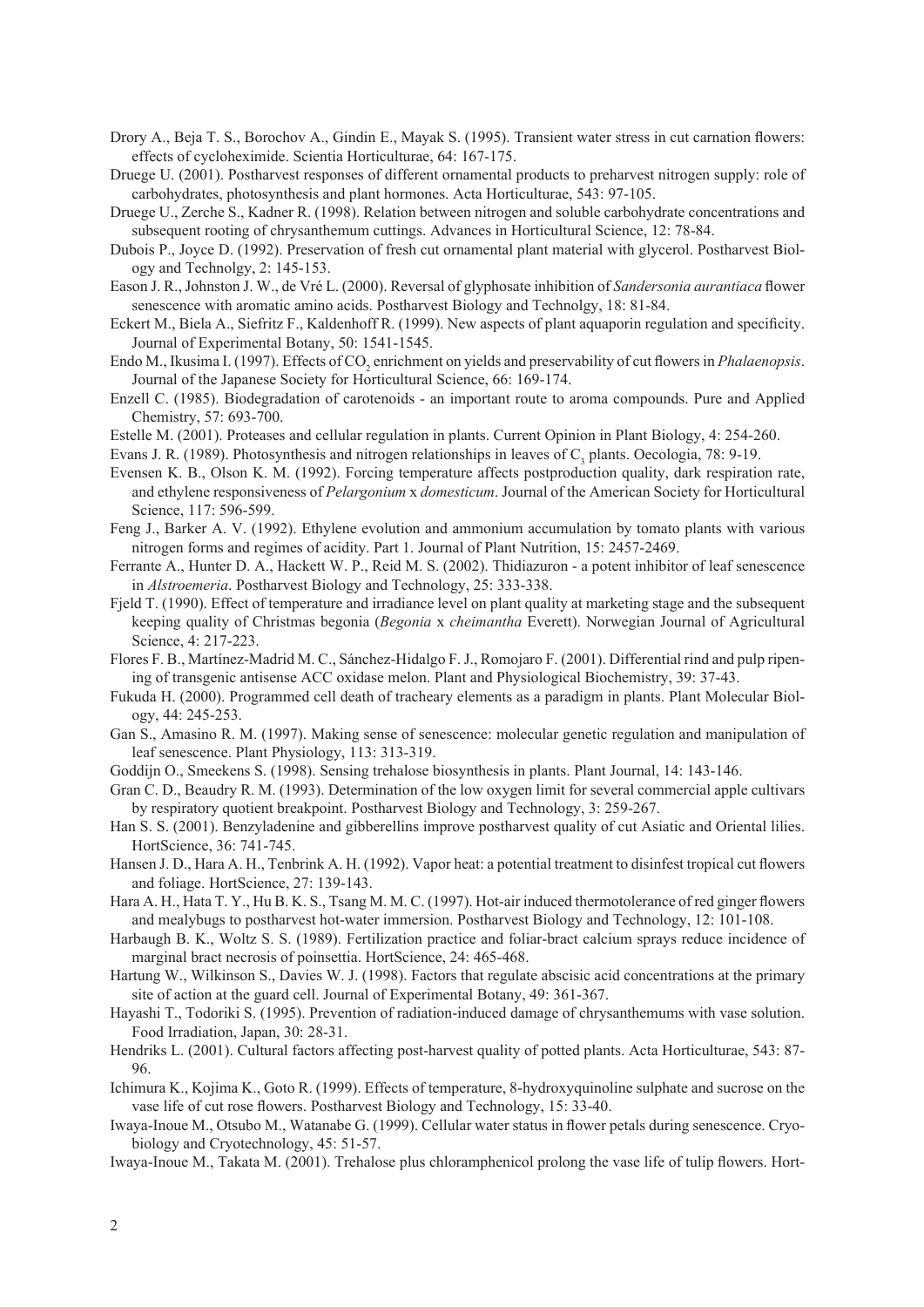Science, 36: 946-950.

- Jeschke W. D., Peuke A. D., Pate J. S., Hartung W. (1997). Transport, synthesis and catabolism of abscisic acid (ABA) in intact plants of castor bean (*Ricinus communis* L.) under phosphate deficiency and moderate salinity. Journal of Experimental Botany, 48: 1737-1747.
- John I., Drake R., Farrell A., Cooper W., Lee P., Horton P., Grierson D. (1995). Delayed leaf senescence in ethylene-deficient ACC-oxidase antisense tomato plants: molecular and physiological analysis. Plant Journal, 7: 483-490.
- Jones R. B., Hill M. (1993). The effect of germicides on the longevity of cut flowers. Journal of the American Society for Horticultural Science, 118: 350-354.
- Jordi W., Pot C. S., Stoopen G. M., Schapendonk A. H. C. M. (1994). Effect of light and gibberellic acid on photosynthesis during leaf senescence of *Alstroemeria* cut flowers. Physiologia Plantarum, 90: 293-298.
- Jordi W., Stoppen G. M., Argiroudi I., In't-Velt E., Heinen P., van Toll H. (1996). Accumulation of a 50-kDA protein during leaf senescence of *Alstroemeria* cut flowering stems. Physiologia Plantarum, 98: 819-823.
- Joyce D. C., Meara S. A., Hetherington S. E., Jones P. (2000). Effects of cold storage on cut *Grevillea* 'Sylvia' inflorescences. Postharvest Biology and Technology, 18: 49-56.
- Kageyama Y., Shima K., Konishi K. (1995). Effect of calcium levels in culture solution on growth and cut flower quality of chrysanthemum. Journal of the Japanese Society for Horticultural Science, 64: 169-176.
- Karunaratne C., Moore G. A., Jones R. B., Ryan R. F. (1997). Vase life of some cut flowers following fumigation with phosphine. HortScience, 32: 900-902.
- Kaur N., Palta J. P. (1997). Postharvest dip in a natural lipid, lysophosphatidylethanolamine, may prolong vase life of snapdragon flowers. HortScience, 32: 888-890.
- Kawakami F., Soma Y., Tsutsumi T., Sato T., Yuge T., Yamamoto M., Komatsu H. (1996). Disinfestation of pests on cut flowers with gas mixtures of methyl bromide, phosphine and carbon dioxide. Research Bulletin and Plant Protection Services, Japan, 10: 39-46.
- Ketsa S. A., Piyasaengthong Y., Prathuangwong S. (1995). Mode of action of AgNO<sub>3</sub> in maximizing vase life of *Dendrobium* 'Pompadour' flowers. Postharvest Biology and Technology, 5: 109-117.
- Kim Y. S., Kim D., Hwang Y. S., Jung J. (1997). Chemical suppression of gravitropic bending response in flower stalks of snapdragon (*Antirrhinum majus* L.). Agricultural Chemistry and Biotechnology, 40: 567-571.
- Klock-Moore K. A. (2001). Post-production performance of impatiens plants grown in substrates containing compost. Acta Horticulturae, 543: 127-133.
- Knee M. (1996). Inhibition of *Petunia* flower senescence by 2,2 α-bipyridil. Postharvest Biology and Technology, 9: 351-360.
- Knee M. (2000). Selection of biocides for use in floral preservatives. Postharvest Biology and Technology, 18: 227-234.
- Koch K. E. (1996). Carbohydrate-modulated gene expression in plants. Annual Review of Plant Physiology, 47: 509-540.
- Koyama Y., Uda A. (1994). Storage and forcing methods of carnation cut at the bud stage. Journal of the Japanese Society for Horticultural Science, 63: 211-217.
- Ku V. V. V., Wills R. B. H., Leshem Y. Y. (2000). Use of nitric oxide to reduce postharvest water loss from horticultural produce. Journal of Horticultural Science and Biotechnology, 75: 268-270.
- Kuriyama H., Fukuda H. (2002). Developmental programmed cell death in plants. Current Opinion in Plant Biology, 5: 568-573.
- Kwack B. H., Suh J. N., Kim H. K. (1996). Effect of ethylene biosynthetic inhibitors on the vase life of cut *Cymbidium*. Journal of the Korean Society for Horticultural Science, 37: 141-145.
- Lee J. S., Kim Y. A., Sin Y. M. (1995). Effects of harvesting stage, preservative, and storage method on vase life and flower quality of cut snapdragon. Journal of the Korean Society for Horticultural Science, 36: 926-942.
- Lee J. S., Song C. Y., Wang H. J., Kim J. Y., Choi J. K., Kwack B. H. (1996). Effect of postharvest treatment and preservative solutions on flower quality and vase life of cut chrysanthemums. Journal of the Korean Society for Horticultural Science, 37: 136-140.
- Lee M. M., Lee S. H., Park K. Y. (1997). Effects of spermine on ethylene biosynthesis in cut carnation (*Dianthus caryophyllus* L.) flowers during senescence. Journal of Plant Physiology, 151: 68-73.
- Legé K. E., Cothren J. T., Morgan P. W. (1997). Nitrogen fertility and leaf age effects on ethylene production of cotton in a controlled environment. Plant Growth Regulation, 22: 23-28.
- Leliévre J-M., Latche A., Jones B., Bouzayen M., Pech J-C. (1997). Ethylene and fruit ripening. Physiologia Plantarum, 101: 727-739.
- Lohr V. I., Pearson-Mims C. H. (1990). Damage to cut roses from fluoride in keeping solutions varies with cul-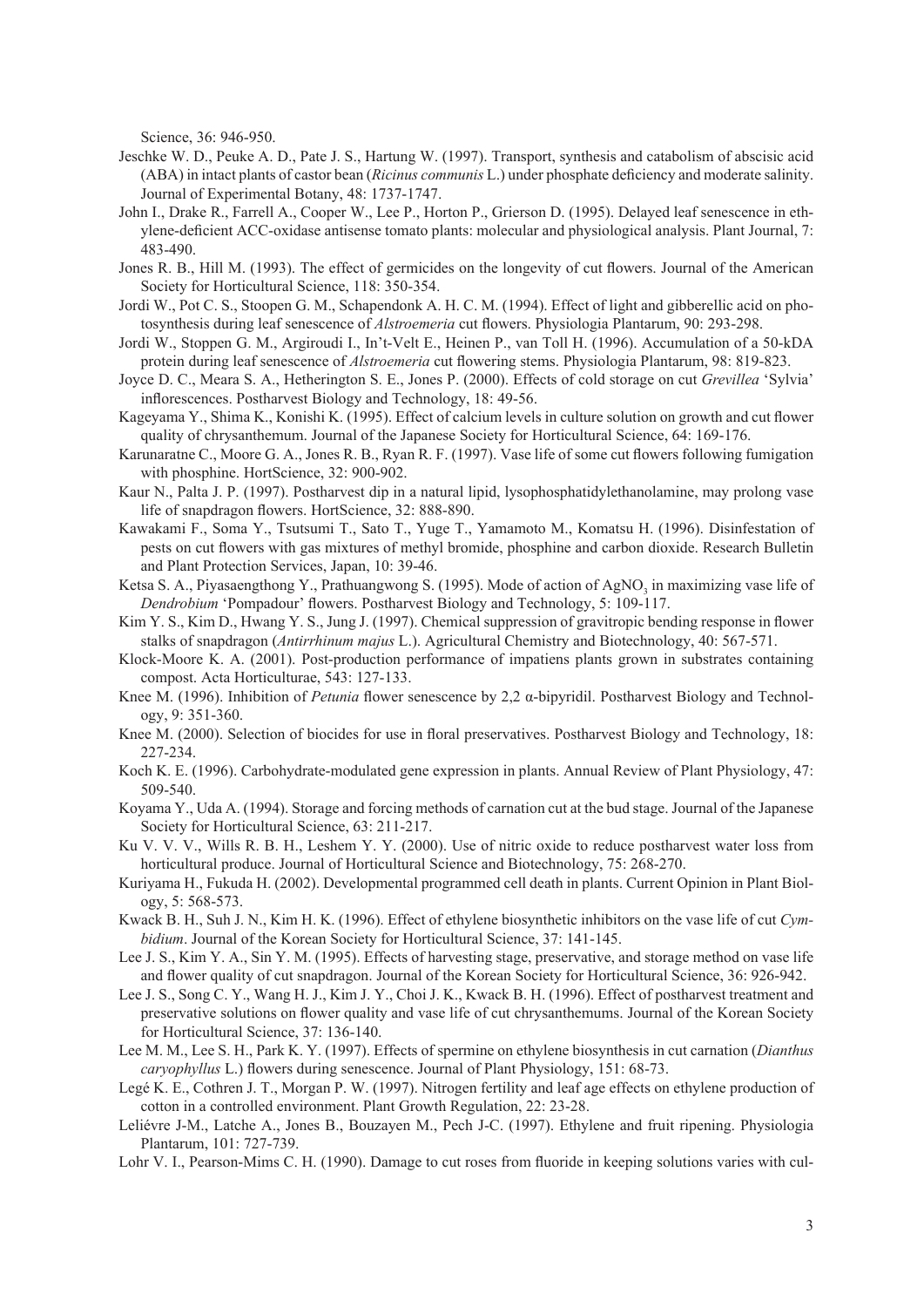tivar. HortScience, 25: 215-216.

- Macnish A. J., Simons D. H., Joyce D. C., Faragher J. D., Hofman P. J. (2000). Responses of native Australian cut flowers to treatment with 1-methylcyclopropene and ethylene. HortScience, 35: 254-255.
- MacTavish H. S., Menary R. C. (2000). Production of volatiles in brown boronia flowers after harvest: pilot scale research. Journal of Horticultural Science and Biotechnology, 75: 455-458.
- Markhardt A. H., Harper M. S. (1995). Deleterious effects of sucrose in preservative solutions on leaves of cut roses. HortScience, 30: 1429-1432.
- Mathooko F. M. (1995). Regulation of ethylene biosynthesis in higher plants by carbon dioxide. Postharvest Biology and Technology, 7: 1-26.
- Matile P., Hörtensteiner S., Thomas H. (1999). Chlorophyll degradation. Annual Review of Plant Physiology and Plant Molecular Biology, 50: 67-95.
- Mayak S., Meir S., Ben-Sade H. (2001). The effect of transient water stress on sugar metabolism and development of cut flowers. Acta Horticulturae, 543: 191-197.
- McConchie R., Lang N. S., Lax A. R., Lang G. A. (1994). Reexamining polyphenol oxidase, peroxidase, and leafblackening activity in *Protea*. Journal of the American Society for Horticultural Science, 119: 1248-1254.
- Meir S., Droby S., Davidson H., Alsevia S., Cohen L., Horev B., Philosoph-Hadas S. (1998). Suppression of *Botrytis* rot in cut rose flowers by postharvest application of methyl jasmonate. Postharvest Biology and Technology, 13: 235-243.
- Ménard C., Dansereau B., Garello G., le Page-Degivry M. T. (1995). Influence of nitrogen supply on ABA levels and flower senescence in *Rosa hybrida* cv. *Royalty*. Acta Horticulturae, 424: 151-153.
- Moe R., Fjeld T., Mortensen L. M. (1992). Stem elongation and keeping quality in poinsettia (*Euphorbia pulcherrima* Willd.) as affected by temperature and supplementary lighting. Scientia Horticulturae, 50: 127-136.
- Morgan P. W., Drew M. C. (1997). Ethylene and plant responses to stress. Physiologia Plantarum, 100: 620- 630.
- Mortensen L. M. (1998). The influence of air humidity on growth and keeping quality of cut roses and some pot plants. Workshop on the influence of cultivation conditions of the keeping quality of ornamentals, Fyn, Denmark: 1-125.
- Mortensen L. M. (2001). Greenhouse climate and keeping quality of roses. Acta Horticulturae, 543: 199-205.

Mueller R., Andersen A. S., Serek M., Stummann B. M. (2001). Physiological and genetic reasons for different postharvest characteristics in miniature potted roses. Acta Horticulturae, 543: 153-159.

- Nell T. A., Barrett J. E., Leonard R. T. (1989). Fertlization termination influences postharvest performance of pot chrysanthemum. HortScience, 24: 996-998.
- Nell T. A., Barrett J. E., Leonard R. T. (1997). Production factors affecting postproduction quality of flowering potted plants. HortScience, 32: 817-819.
- Nell T. A., Leonard R. T., Barrett J. E. (1998). Environmental factors affecting postproduction longevity. Workshop on the influence of cultivation conditions of the keeping quality of ornamentals, Fyn, Denmark: 1-125.
- Nielsen B., Starkey K. R. (1998). Response surface models of the effect of nutrients and spacing on the keeping quality of potted roses. Acta Horticulturae, 456: 215-221.
- Niyogi K. K. (20012). Photoprotection revisited: genetic and molecular approaches. Annual Review of Plant Physiology and Plant Molecular Biology, 50: 333-359.
- Nooden L. D., Guiamet J. J., John I. (1997). Senescence mechanisms. Physiologia Plantarum, 101: 746-753.
- Ohkawa K., Kasahara Y., Suh J. N. (1999). Mobility and effects on vase life of silver-containing compounds in cut rose flowers. HortScience, 34: 112-113.
- Otsubo M., Iwaya-Inoue M. (2000). Trehalose delays senescence in cut gladiolus spikes. HortScience, 35: 1107- 1110.
- Pandey S., Ranade S. S., Nagar P. K., Kumar N. (2000). Role of polyamines and ethylene as modulators of plant senescence. Journal of Bioscience, 25: 291-299.
- Paull R. E., Chantrachit T. (2001). Benzyladenine and the vase life of tropical ornamentals. Postharvest Biology and Technology, 21: 303-310.
- Petridou M., Voyiatzi C., Voyiatzis D. (2001). Methanol, ethanol and other compounds retard leaf senescence and improve the vase life and quality of cut chrysanthemum flowers. Postharvest Biology and Technology, 23: 79-83.
- Poljakoff-Mayber A., Lerner H. R. (1994). Plants in saline environments. *In*: Pessarakli M. (Ed.). Handbook of plant and crop stress. Marcel Dekker Inc., New York: 65-96.
- Qadir A., Hashinaga F. (2001). Nitrous oxide inhibits *in vitro* growth of multiple postharvest fungi. HortScience, 36: 1302-1304.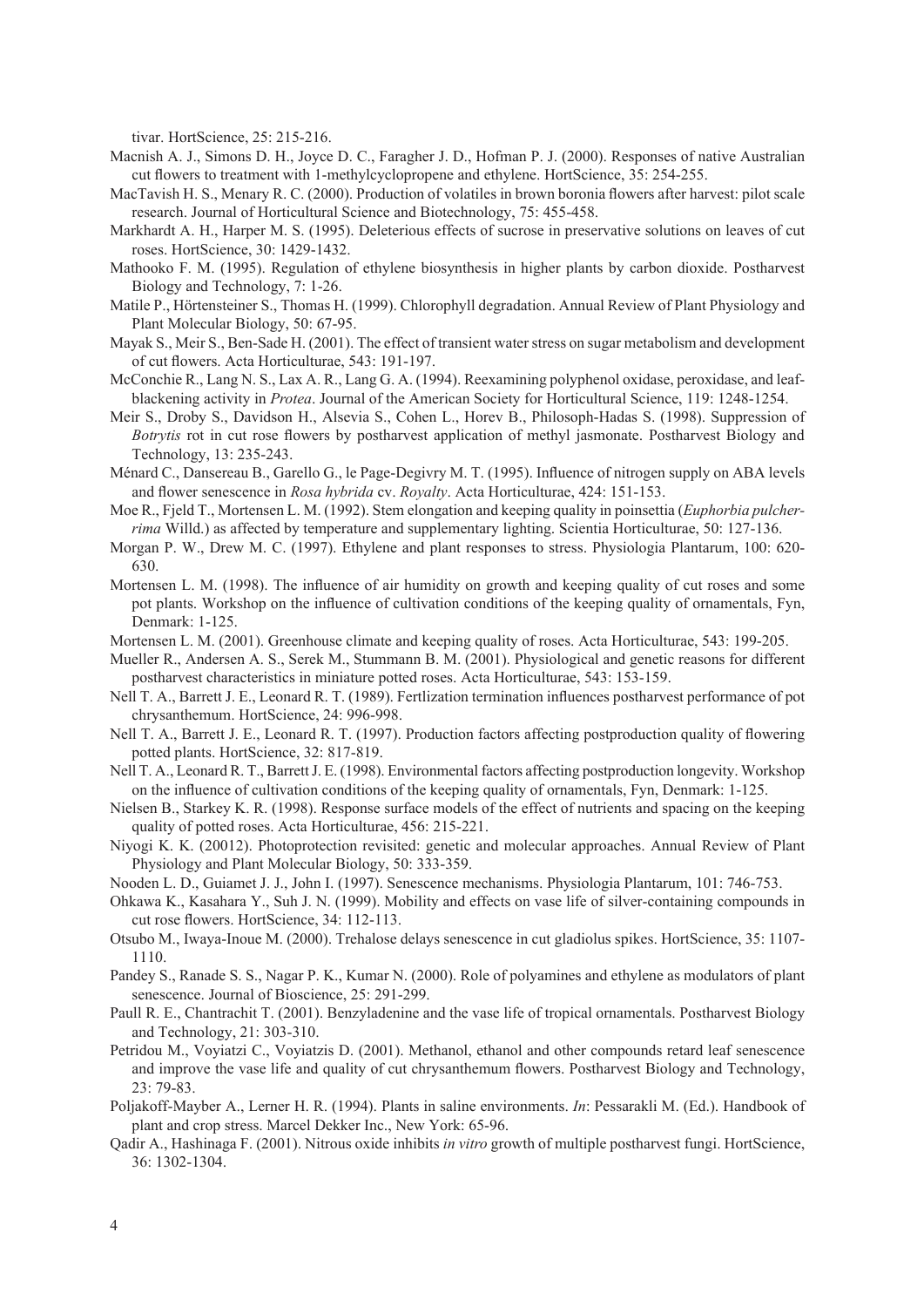- Ranwala A. P., Miller W. B. (2000). Preventive mechanisms of gibberellin<sub> $4+7$ </sub> and light on low-temperature-induced leaf senescence in *Lilium* cv. *Stargazer*. Postharvest Biology and Technology, 19: 85-92.
- Reddy T. V. (1988). Mode of action of cobalt extending the vase life of cut roses. Scientia Horticulturae, 36: 303-314.
- Reddy A. R., Reddy K. R., Padjung R., Hodges H. F. (1996). Nitrogen nutrition and photosynthesis in leaves of pima cotton. Journal of Plant Nutrition, 19: 755-770.
- Reddy B. S., Singh K. (1996). Effects of aluminum sulphate and sucrose on vase life of tuberose. Journal of the Maharajah Agricultural University, 21: 201-203.
- Redman P. B., Dole J. M., Maness N. O., Anderson J. A. (2002). Postharvest handling of nine specialty cut flower species. Scientia Horticulturae, 92: 293-303.
- Reid M. S. (1985). Ethylene and abscission. HortScience, 20: 45-49.
- Richael C., Lincoln J. E., Bostock R. M., Gilchrist D. G. (2001). Caspase inhibitors reduce symptom development and limit bacterial proliferation in susceptible plant tissues. Physiology and Molecular Plant Pathology, 59: 213-221.
- Rubinstein B. (2000). Regulation of cell death in flower petals. *In*: Lam E., Fukuda H., Greenberg J. (Eds.). Programmed cell death in higher plants. Kluwer Academic Publishers, Dordrecht: 59-74.
- Satoh S., Mikami M., Kiryu S., Yoshioka T., Midoh N. (1999). Action of 1,1-dimethyl-4-(phynylsulfonyl) semicarbazide (DPSS), a new antisenescense preservative for cut carnation flowers. *In*: Kanellis A. K., Chang C., Klee H., Bleecker A. B., Pech J. C., Grierson D. (Eds.). Biology and biotechnology of the plant hormone ethylene II. Kluwer Academic Publishers, Dordrecht: 441-442.
- Seaton K. A., Joyce D. C. (1992). Gamma irradiation for insect disinfestation damages native Australian cut flowers. Scientia Horticulturae, 52: 343-355.
- Seaton K. A., Joyce D. C. (1993). Effects of low temperature and elevated  $CO_2$  treatments and of heat treatments for insect disinfestations on some native Australian cut flowers. Scientia Horticulturae, 56: 119-133.
- Seaton K. A., Cook D. F., Hardie D. C. (1997). The effectiveness of a range of insecticides against western flower thrips (*Frankliniella occidentalis*) (Thysanoptera: Thripidae) on cut flowers. Australian Journal of Agricultural Research, 48: 781-787.
- Serek M. (1990). Effects of pre-harvest fertilization on the flower longevity of potted *Campanula carpatica* 'Karl Foerster'. Scientia Horticulturae, 44: 119-126.
- Serek M., Reid M. S., Sisler E. C. (1994). A volatile ethylene inhibitor improves the postharvest life of potted roses. Journal of the American Society for Horticultural Science, 119: 572-577.
- Serek M., Sisler E. C., Tirosh T., Mayak S. (1995). 1-Methylcyclopropene prevents bud, flower, and leaf abscission of Geraldton waxflower. HortScience, 30: 1310.
- Serrano M., Amorós A., Pretel M. T., Martínez-Madrid M. C., Romojaro F. (2001). Preservative solutions containing boric acid delay senescence of carnation flowers. Postharvest Biology and Technology, 23: 133-142.
- Shen Q., Ho T-H. D. (1997). Promoter switches specific for abscisic acid (ABA)-induced gene expression in cereals. Physiologia Plantarum, 101: 653-664.
- Shibuya K., Yoshioka T., Hashiba T., Satoh S. (2000). Role of the gynoecium in natural senescence of carnation (*Dianthus caryophyllus* L.) flowers. Journal of Experimental Botany, 51: 2067-2073.
- Shillo R., Ding M., Pasternak D., Zaccai M. (2002). Cultivation of cut flower and bulb species with saline water. Scientia Horticulturae, 92: 41-54.
- Shima K., Kageyama Y., Konishi K. (1995). Effect of magnesium levels in culture solution on growth and cut flower quality of chrysanthemum. Journal of the Japanese Society for Horticultural Science, 64: 177-184.
- Shimamura M., Ito A., Suto K., Okabayashi H., Ichimura K. (1997). Effects of α-aminoisobutyric acid and sucrose on the vase life of hybrid *Limonium*. Postharvest Biology and Technology, 12: 247-253.
- Smid E. J., de Witte Y., Gorris L. G. M. (1995). Secondary plant metabolites as control agents of postharvest *Penicillum* rot on tulip bulbs. Postharvest Biology and Technology, 6: 303-312.
- Son K. C., Gu E. G., Byoun H. J., Lim J. H. (1994). Effects of sucrose, BA, or aluminum sulfate in the preservative solutions on photosynthesis, respiration, and transpiration of cut rose leaf. Journal of the Korean Society for Horticultural Science, 35: 480-486.
- Spadaro D., Vola R., Piano S., Gullino M. L. (2002). Mechanisms of action and efficacy of four isolates of the yeast *Metschnikowia pulcherrima* active against postharvest pathogens on apples. Postharvest Biology and Technology, 24: 123-134.
- Starkey K. R. (1998). The effect of ammonium and calcium on the postharvest quality of potted roses. Workshop on the influence of cultivation conditions of the keeping quality of ornamentals, Fyn, Denmark: 1-125.
- Storey K. B. (1999). Environmental stress and gene regulation. Bios Scientific Publishers, Oxford, 514 pp.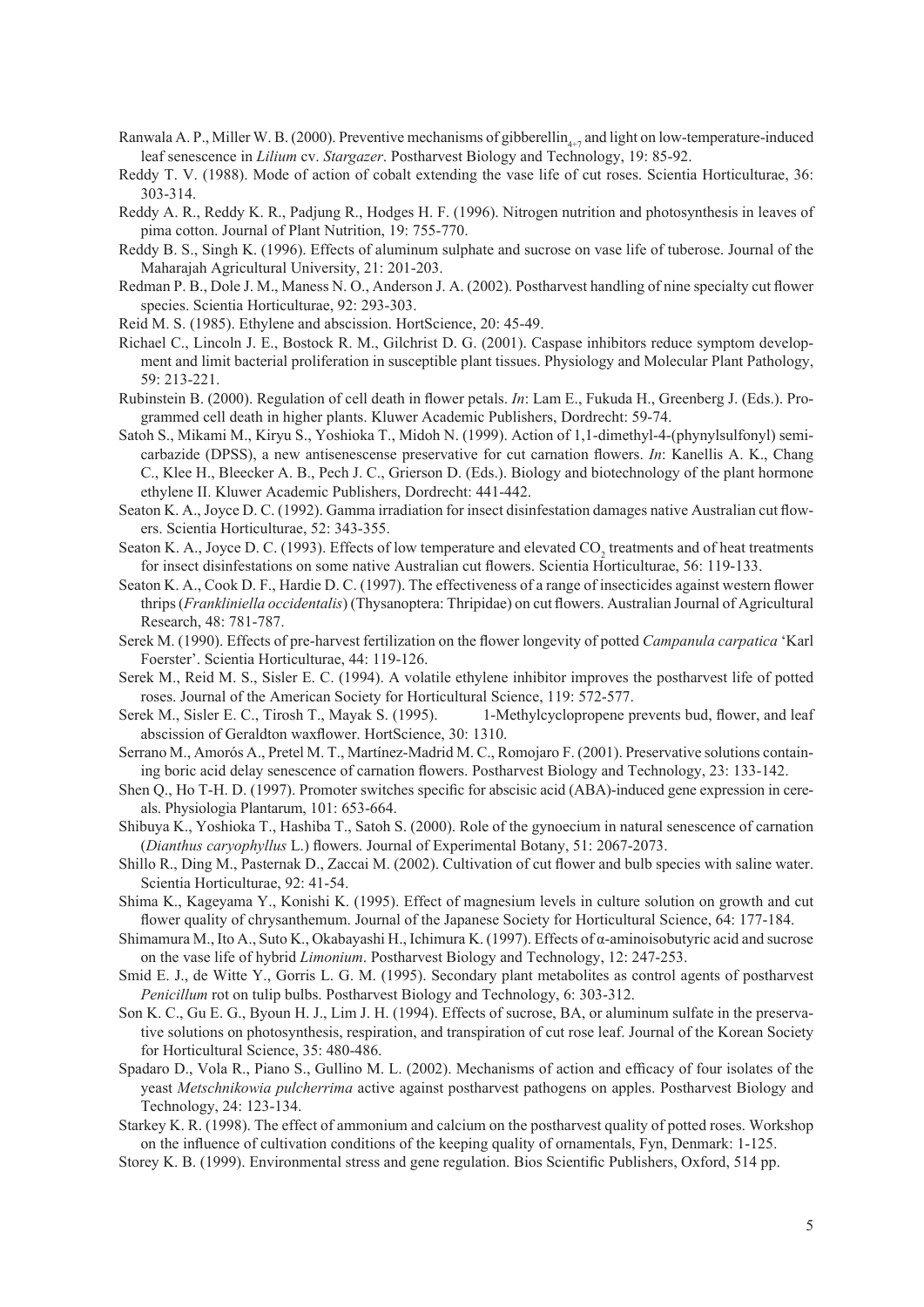- Swidzinski J. A., Sweetlove L. J., Leaver C. J. (2002). A custom microarray analysis of gene expression during programmed cell death in *Arabidopsis thaliana*. Plant Journal, 30: 431-446.
- Tanabe K., Dohino T. (1993). Responses of 17 species of cut flowers to electron beam irradiation. Research Bulletin of the Plant Protection Services, Japan, 10: 89-94.
- Tanigawa T., Kobayashi Y., Matsui H., Sakai Y. (1995). Effects of CO<sub>2</sub> enrichment on growth and vase life of cut flowers of *Dendranthema grandiflorum* (Ramat.) Kitamura. Journal of the Japanese Society for Horticultural Science, 64: 417-424.
- Tanigawa T., Kobayashi Y., Matsui H. (1997). Effect of  $CO_2$  enrichment and day temperature on growth, flowering and cut flower quality in *Dendranthema grandiflorum* (Ramat.) Kitamura. Environmental Control in Biology, 35: 107-115.
- Teixeira da Silva J. A., Nhut D. T. (2003a). Thin cell layers (TCLs) and floral morphogenesis, floral genetics and *in vitro* flowering. *In*: Nhut D. T., Le B. V., Tran Thanh Van K., Thorpe T. (Eds). Thin cell layer culture system: regeneration and transformation applications. Kluwer Academic Publishers, Dordrecht: 285-342.
- Teixeira da Silva J. A., Nhut D. T. (2003b). Cells: functional units of TCLs. *In*: Nhut D. T., Le B. V., Tran Thanh Van K., Thorpe T. (Eds). Thin cell layer culture system: regeneration and transformation applications. Kluwer Academic Publishers, Dordrecht: 65-134.
- ten Have A., Woltering E. J. (1997). Ethylene biosynthetic genes are differently expressed during carnation (*Dianthus caryophyllus* L.) flower senescence. Plant Molecular Biology, 34: 89-97.
- ter Hell B., Hendriks L. (1994). Haltbarkeit von topfpflanzen über kulturmaßnahmen beeinflußbar. TASPO Gartenbaumagazin, 3: 12-14.
- ter Hell B., Hendriks L. (1995). The influence of nitrogen nutrition on keeping quality of pot plants. Acta Horticulturae, 405: 138-147.
- Thomas H. (1997). Chlorophyll: a symptom and a regulator of plastid development. New Phytologist, 136: 163- 181.
- Thomas H., Howarth C. J. (2000). Five ways to stay green. Journal of Experimental Botany, 51: 329-337.
- Tian S., Xu Y., Jiang A., Gong Q. (2002). Physiological and quality responses of longan fruit to high  $O_2$  or high CO<sub>2</sub> atmospheres in storage. Postharvest Biology and Technology, 24: 335-340.
- Todoriki S., Hayashi T., Nakamura Y., Kasamo K. (1994). Effects of gamma-irradiation on the activity of tonoplast H<sup>+</sup> -ATPase from potato tubers (*Solanum tuberosum* L.). Plant and Cell Physiology, 35: 829-836.
- Tyrach A. W. H. (1997). Inheritance of flower colour and flavonoid pigments in *Gerbera*. Plant Breeding, 116: 377-381.
- Tyerman S. D., Bohnert H. J., Maurel C., Steudle E.,
- Smith J. A. C. (1999). Plant aquaporins: their molecular biology, biophysics and significance for plant water relations. Journal of Experimental Botany, 50: 1055-1071.
- Tyutyunnik V. I., Ponomaryova N. G. (1977). The change of essential oil content and quality depending on the conditions of storage and ways of preparations of the flowers of the rose. VII International Congress of Essential Oils, Kyoto, Japan: 221-223.
- Ueyama S., Ichimura K. (1998). Effects of 2-hydroxy-3-ionene chloride polymer on the vase life of cut roses. Postharvest Biology and Technology, 14: 65-70.
- Urban L., Jaffrin A., Brun R. (1995). Control of salinity in the rhizosphere of plants grown in soilless media. Acta Horticulturae, 408: 73-79.
- van der Meulen-Muisers J. J. M., van Oeveren J. C., Jansen J., van Tuyl J. M. (1999). Genetic analysis of postharvest flower longevity in Asiatic hybrid lilies. Euphytica, 107: 149-157.
- van Doorn W. G., Cruz P. (2000). Evidence for a wounding-induced xylem occlusion in stems of cut chrysanthemum flowers. Postharvest Biology and Technology, 19: 73-83.
- van Doorn W. G., Abadie P., Belde P. J. M. (2002). Alkylethoxylate surfactants for rehydration of roses and *Bouvardia* flowers. Postharvest Biology and Technology, 24: 327-333.
- van Doorn W. G., Harkema H., Song J. S. (1995). Water relations and senescence of cut *Iris* flowers: effects of cyclohexamide. Postharvest Biology and Technology, 5: 345-351.
- van Doorn W. G., Hibma J., de Wit J. (1992). Effect of exogenous hormones on leaf yellowing in cut flowering branches of *Alstroemeria pelegrina* L. Plant Growth Regulation, 11: 59-62.
- van Doorn W. G., Veken M., Bakker M-L. (1994). Effect of dry storage on scape bending in cut *Gerbera jamesonii* flowers. Postharvest Biology and Technology, 4: 261-269.
- van Ieperen W., van Meeteren U., Nijsse J. (2002). Embolism repair in cut flower stems: a physical approach. Postharvest Biology and Technology, 25: 1-14.
- van Meeteren U., van Gelder H. (1999). Effect of time since harvest and handling conditions on rehydration ability